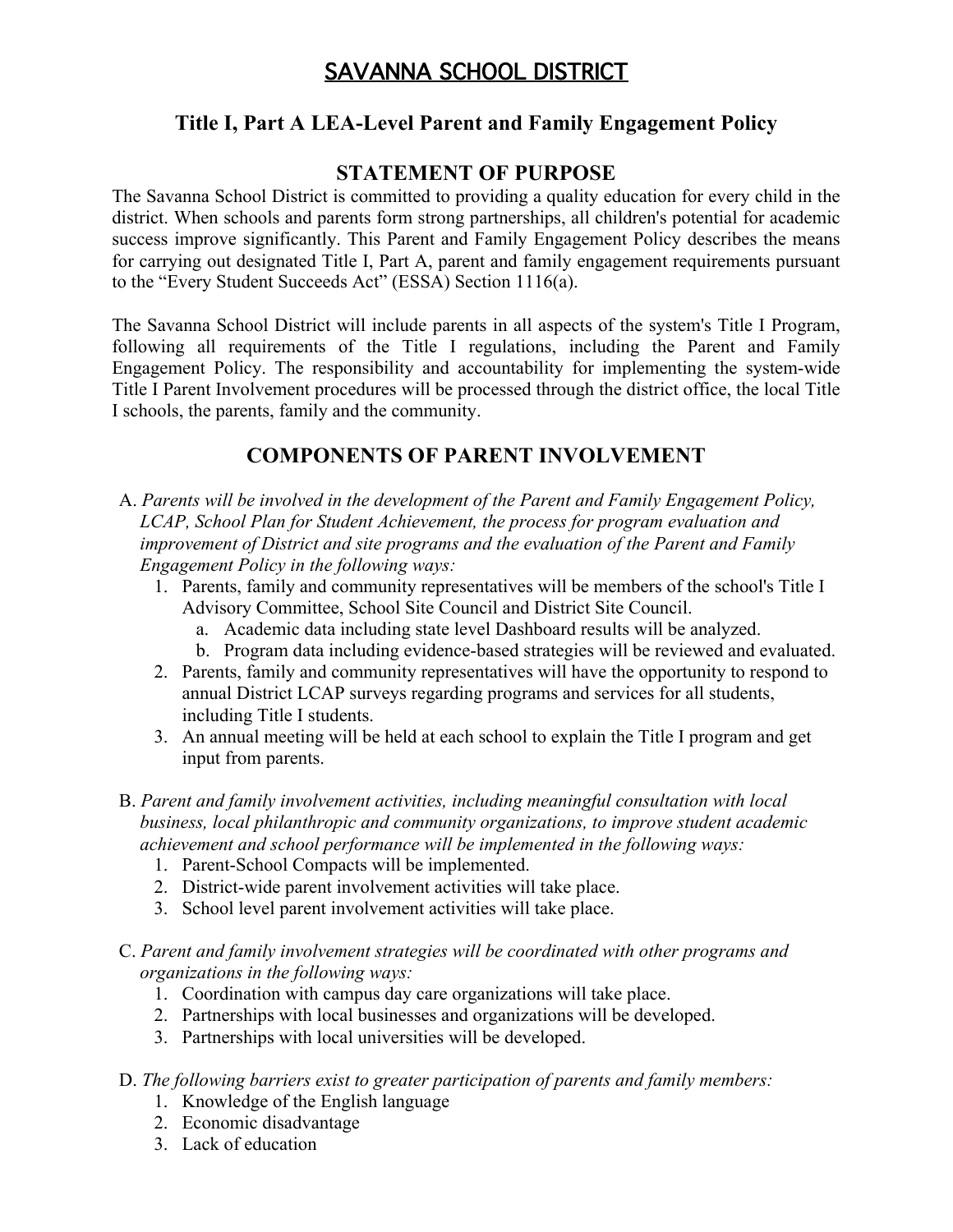- E. *The needs of parents and family members so that they may assist with the learning of their children, including engaging with school personnel and teachers:*
	- 1. Communication in the primary language, if possible.
	- 2. Developing an understanding of the curricular, assessment and social needs of their children.
	- 3. A welcoming, inclusive atmosphere at each site and the District Office.

### F. *Building the schools' and parents' capacity for strong parent involvement will be done in the following ways:*

- 1. District supported, parent and family education workshops will be held.
- 2. District supported, parent and family volunteerism will be encouraged.
- 3. Parents and family will be provided with timely information, in their primary language if possible, to keep them informed and aid in understanding all school and relevant community activities.
	- a. Academic Data will be shared.
	- b. Curricular information will be shared such as literary training and the use of technology.
	- c. Information related to the importance of attendance will be shared.
	- d. Information about how to monitor student progress will be shared.
- G. *Staff development will be conducted to educate teachers, instructional support staff, principals and other school leaders and staff:*
	- 1. Staff development will include the value and utility of contributions of parents and families as equal partners.
	- 2. Staff development will include the implementation and coordination of parent and family programs to build ties between parents and families and the school.
- H. *The LEA will reserve 1 percent of the Title I, Part A, funds to carry out parent and family engagement requirements.*
	- 1. The District will reserve one percent of Title I, Part A, funds calculated annually as part of the Consolidated Application process.
	- 2. The District will allot these funds to provide reasonable support for parent and family engagement activities such as "Reach the Reader" with 90% of these funds distributed to sites.
- I. *An annual evaluation of the content and effectiveness of the parental involvement policy will be implemented by:*
	- 1. The Parent and Family Engagement Policy will be provided in a format and language that is easy for parents and families to understand.
	- 2. Parents will provide input at School Site Council and District Site Council meetings.
	- 3. The findings of the annual evaluation will be used in designing strategies for school improvement.

This policy was adopted by the Savanna School District on 9-30-21 and will be in effect for the period of 12-31-21 – 12-31-22.

The LEA will distribute this policy to all parents and families of students participating in the Title I, Part A Program on or before: 12-30-21.

| <u>Bríana Schnítzer</u>          | $9 - 30 - 21$ |
|----------------------------------|---------------|
| Signature of Authorized Official | Date          |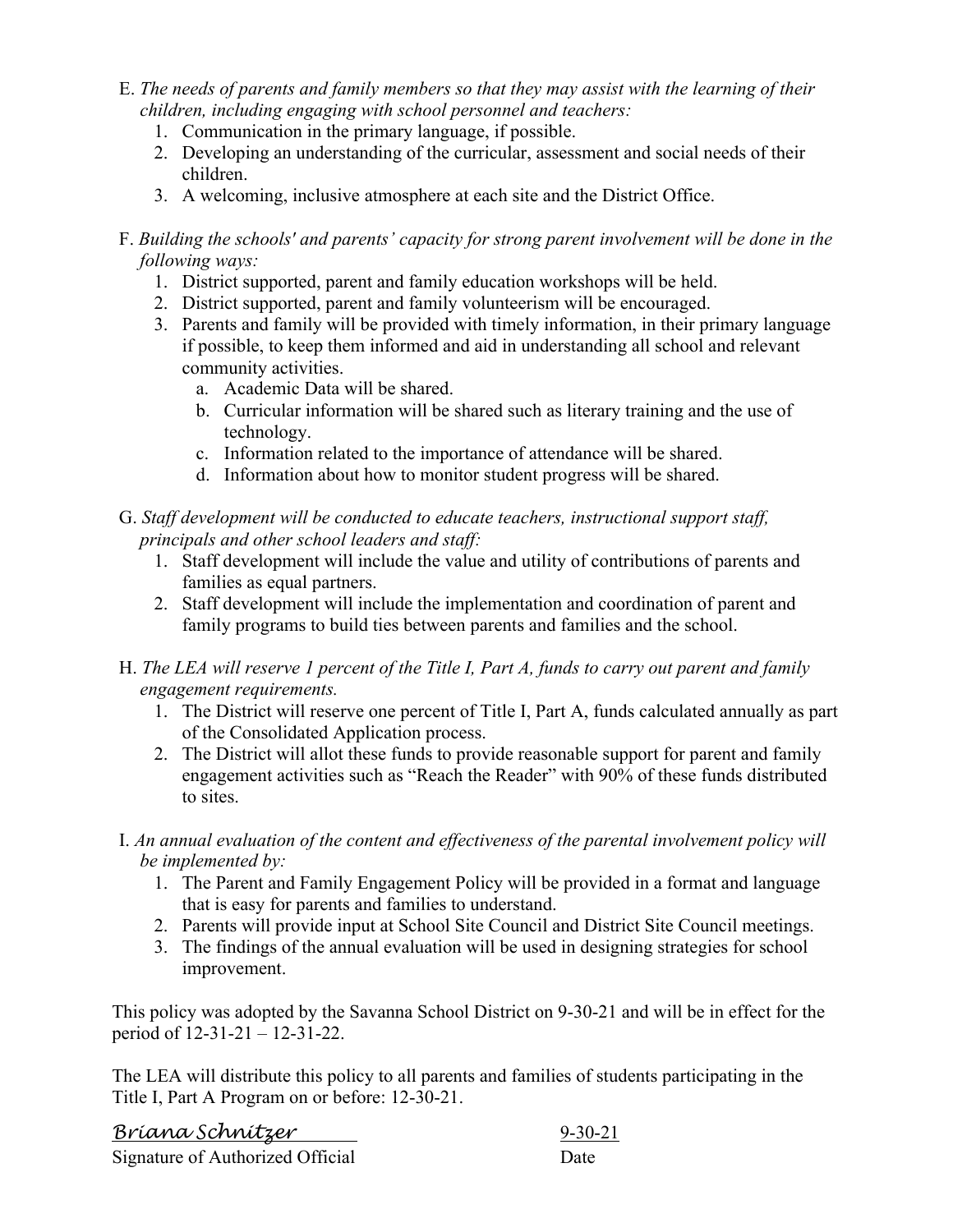# DISTRITO ESCOLAR SAVANNA

## **Título I, Parte A Nivel-LEA Póliza de Participación para Padres y Familias**

# **DECLARACIÓN DE PROPÓSITO**

El Distrito Escolar Savanna se compromete a brindar una educación de calidad a todos los niños del distrito. Cuando las escuelas y los padres forman asociaciones sólidas, el potencial de éxito académico de todos los niños mejora significativamente. Esta Póliza de Participación para los Padres y Familias describe los medios para llevar a cabo los requisitos de participación de los padres y familia designados en el Título I, Parte A, de conforme con la "Ley Cada Estudiante Triunfa" (ESSA) Sección 1116(a).

El Distrito Escolar Savanna incluirá a los padres en todos los aspectos del sistema de el Programa de Título I, siguiendo todos los requisitos de las regulaciones del Título I, incluyendo la Póliza de Participación de los Padres y Familias. La responsabilidad y compromiso de implementar los procedimientos de Participación de los Padres de Título I en todo el sistema se procesarán a través de la oficina del distrito, las escuelas locales de Título I, los padres, la familia y la comunidad.

# **COMPONENTES DE LA PARTICIPACIÓN DE PADRES**

- A. *Los padres participarán en el desarrollo de la Póliza de Participación de Padres y Familias, LCAP, Plan Escolar para el Desempeño Estudiantil, el proceso de evaluación del programa y la mejoría de los programas del Distrito y del sitio escolar y la evaluación de la Póliza de Participación de Padres y Familias de las siguientes maneras:*
	- 1. Padres, familias y representantes comunitarios serán miembros del Comité Asesor del Título I de la escuela, el Consejo Directivo Escolar y el Consejo Directivo del Distrito.
		- a. Se analizarán los datos académicos, incluidos los resultados del Tablero de Información Escolar a nivel estatal.
		- b. Se revisarán y evaluarán los datos del programa, incluyendo las estrategias basadas en evidencia.
	- 2. Padres, familias, y representantes comunitarios tendrán la oportunidad de responder a las encuestas anuales del LCAP del Distrito sobre los programas y servicios para todos los estudiantes, incluyendo los estudiantes de Título I.
	- 3. Se llevará a cabo una reunión anual en cada escuela para explicar el programa de Título I y recibir las opiniones de los padres.
- B. *Las actividades de participación de los padres y familias, incluyendo la consulta significativa con negocios locales, organizaciones comunitarias y filantrópicas locales, para mejorar el desempeño académico de los estudiantes y el rendimiento escolar se implementarán de las siguientes maneras:*
	- 1. Se implementarán Pactos entre Padres-Escuela.
	- 2. Se llevarán a cabo actividades de participación para padres en todo el distrito.
	- 3. Se llevarán a cabo actividades de participación para padres a nivel escolar.
- C. *Las estrategias de participación de los padres y familias se coordinarán con otros programas y organizaciones de las siguientes maneras:*
	- 1. Se llevará a cabo la coordinación con las organizaciones de cuidado infantil en el plantel.
	- 2. Se desarrollarán asociaciones con negocios y organizaciones locales.
	- 3. Se desarrollarán asociaciones con universidades locales.
- D. *Existen las siguientes barreras para una mayor participación de los padres y miembros de la familia:*
	- 1. Conocimiento del idioma ingles
	- 2. Desventaja económica